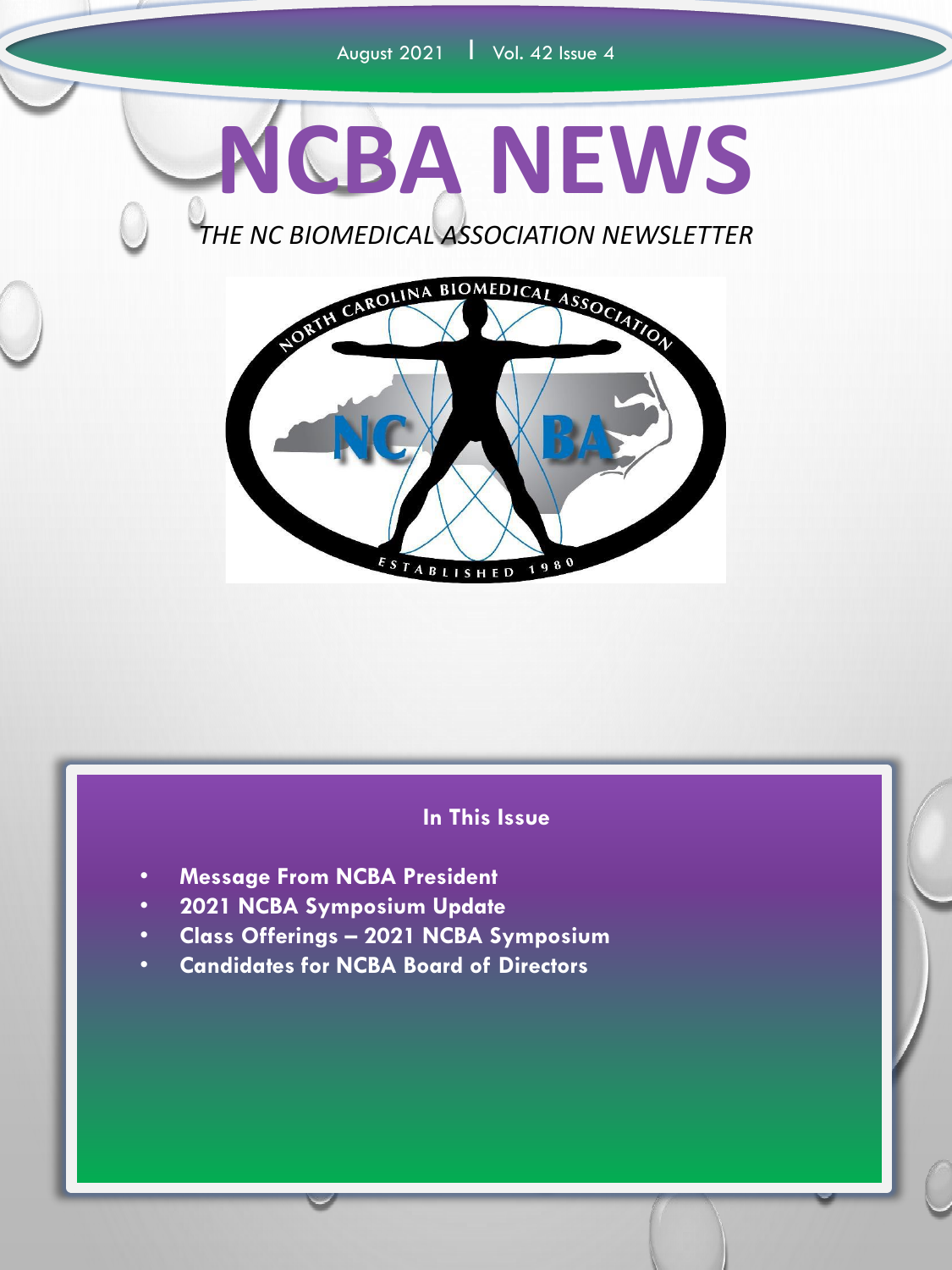### **President's Letter**

*by Aaron Watts, NCBA President*



August 16, 2021

Dear NCBA Community,

Well, if you haven't registered for the NCBA Symposium, you still have some time, but very little. There continues to be much uncertainty with COVID-19. Many of our members and our vendors continue to be strained by the effects of this pandemic. As best we can, we will hold our 43<sup>rd</sup> Annual Symposium at the Carolina Hotel in Pinehurst later this week.

As I shared in last month's newsletter, this year's event has been scaled back to 2 days of education. This change does not affect the annual Mike McCoy Golf Tournament, which will be held on Course 5. The class schedule is included in this newsletter for your review. As with past years, we will be electing replacements for outgoing board members at our business luncheon on Wednesday. The candidates who have already expressed a desire to run are listed in this newsletter. We appreciate their interest! In order to continue to improve the NCBA and its member offerings, we need volunteers to step up and help. If you're interested in running for a board position, please reach out to Todd Rumple or any board member.

As we work through this year's symposium, I'd like to thank our vendors and members for their continued support. On behalf of the NC Biomedical Association Board of Directors, we look forward to seeing everyone in Pinehurst later this week.

Aaron Watts President, NC Biomedical Association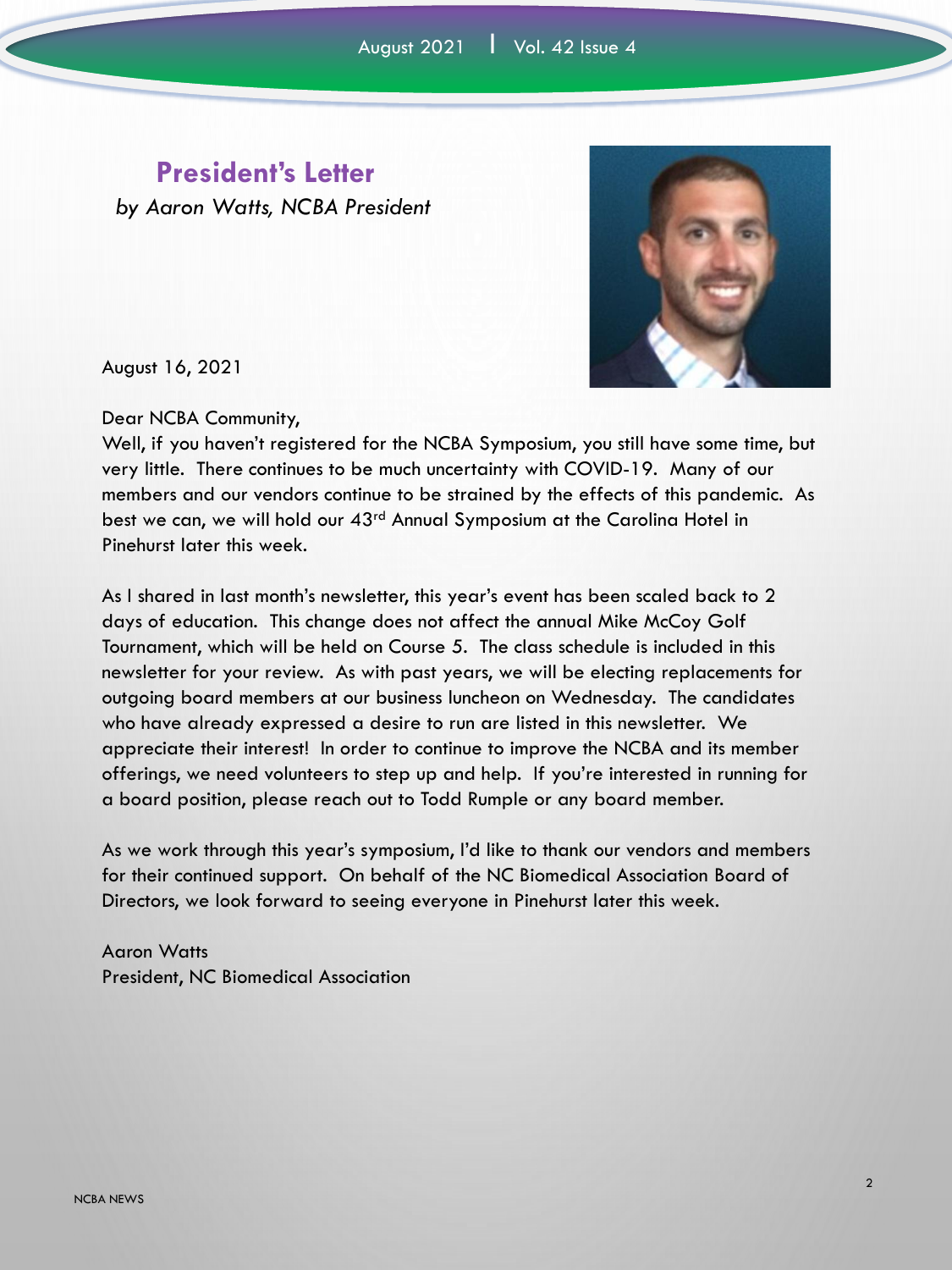# **Register Today!**

### **www.ncbiomedassoc.com**

### **August 17, 2021 (Tuesday)**

5<sup>th</sup> Annual NCBA Mike McCoy Annual Golf Tournament Pinehurst Course #5

**August 18 - August 19, 2021 (Wednesday and Thursday)** 43<sup>rd</sup> Annual NC Biomedical Association Annual Symposium and Exposition Carolina Hotel – Pinehurst Resort

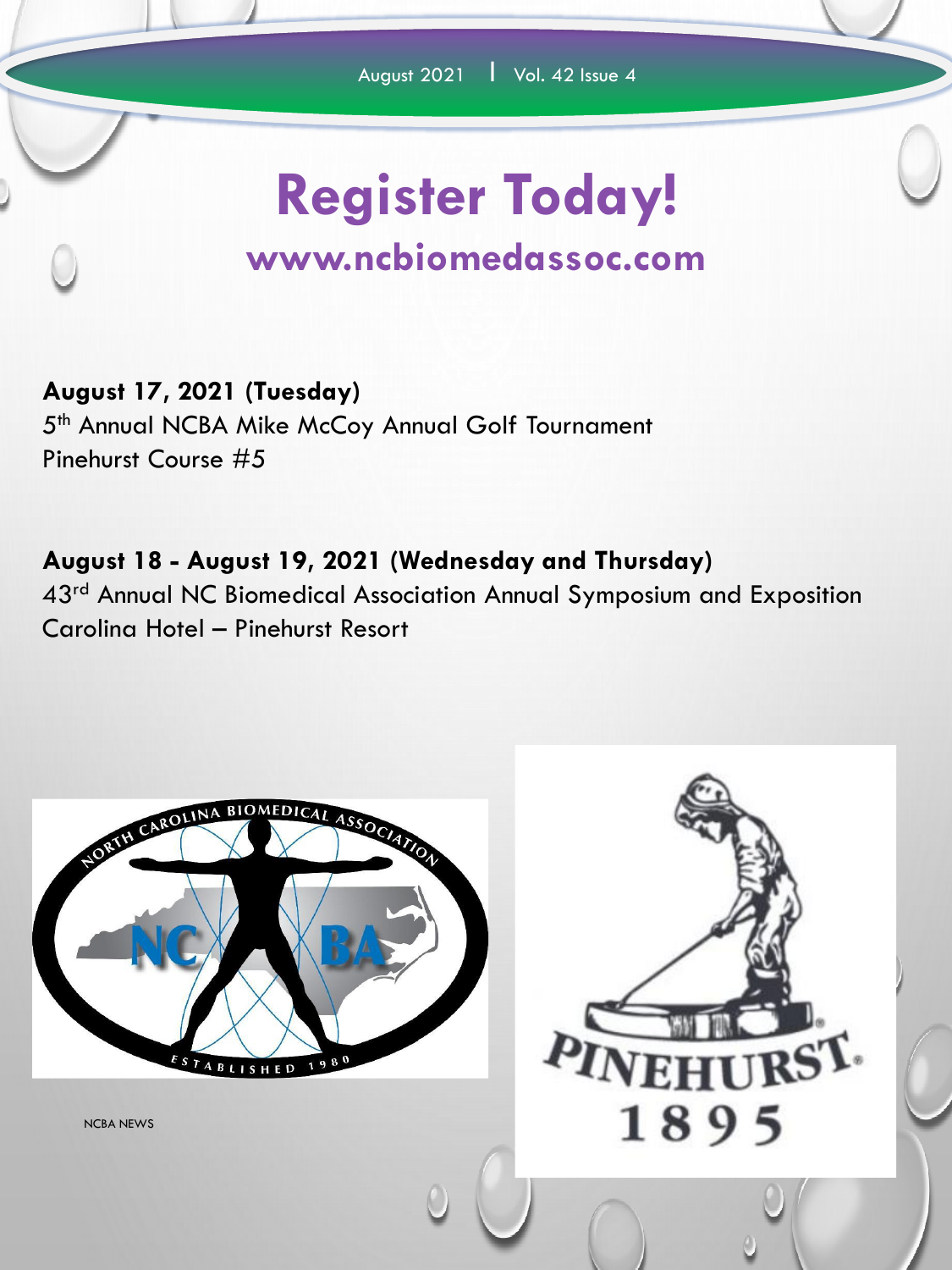# **Class Offerings – BMET, BMET Advanced, and Safety/Regulatory Tracks**

| <b>Track</b>                                                                                                                                        | <b>BMET</b>                                                                      | <b>BMET Advanced</b>                                                | Safety / Regulatory                                                                                                                              |  |
|-----------------------------------------------------------------------------------------------------------------------------------------------------|----------------------------------------------------------------------------------|---------------------------------------------------------------------|--------------------------------------------------------------------------------------------------------------------------------------------------|--|
| Wednesday, August 18, 2021                                                                                                                          |                                                                                  |                                                                     |                                                                                                                                                  |  |
| $9:00AM - 12:00PM$<br>(10:15AM - 10:30AM<br>Break)                                                                                                  | <b>Berchtold Operon D850 Surgical</b><br>Table - Part 1<br>Stryker - Speaker TBD | Intro to Injectors<br><b>Steve Maull</b><br><b>Maull Biomedical</b> | Is Implementing a Quality<br>Management System in your<br>Future? - Part 1<br>Richard Eliason, Mark Goodman<br><b>Crothall Healthcare</b>        |  |
| 1:30PM - 4:00PM<br>(2:45PM - 3:00PM Break)                                                                                                          | <b>Berchtold Operon D850 Surgical</b><br>Table - Part 2<br>Stryker - Speaker TBD | <b>Tentative - Washer/Sterilizers</b><br>Speaker - TBD              | Is Implementing a Quality<br><b>Management System in your</b><br>Future? - Part 1<br>Richard Eliason, Mark Goodman<br><b>Crothall Healthcare</b> |  |
| Thursday, August 19, 2021                                                                                                                           |                                                                                  |                                                                     |                                                                                                                                                  |  |
| 1:00PM - 4:00PM<br>(2:30PM - 2:45PM Break)                                                                                                          | <b>Stryker OR Video Tower</b><br>Speaker TBD                                     | <b>Tentative - Belmont Rapid</b><br><b>Infuser</b><br>Speaker - TBD | <b>Succession Planning</b><br>Danielle McGeary<br><b>AAMI</b>                                                                                    |  |
|                                                                                                                                                     |                                                                                  |                                                                     |                                                                                                                                                  |  |
|                                                                                                                                                     |                                                                                  |                                                                     |                                                                                                                                                  |  |
| <b>Avante</b> Solutions<br><b>Medical Surgical</b><br><b>Monitoring</b><br><b>Ultrasound</b><br><b>Oncology</b><br><b>Imaging</b><br><b>Repairs</b> |                                                                                  |                                                                     |                                                                                                                                                  |  |
|                                                                                                                                                     |                                                                                  |                                                                     |                                                                                                                                                  |  |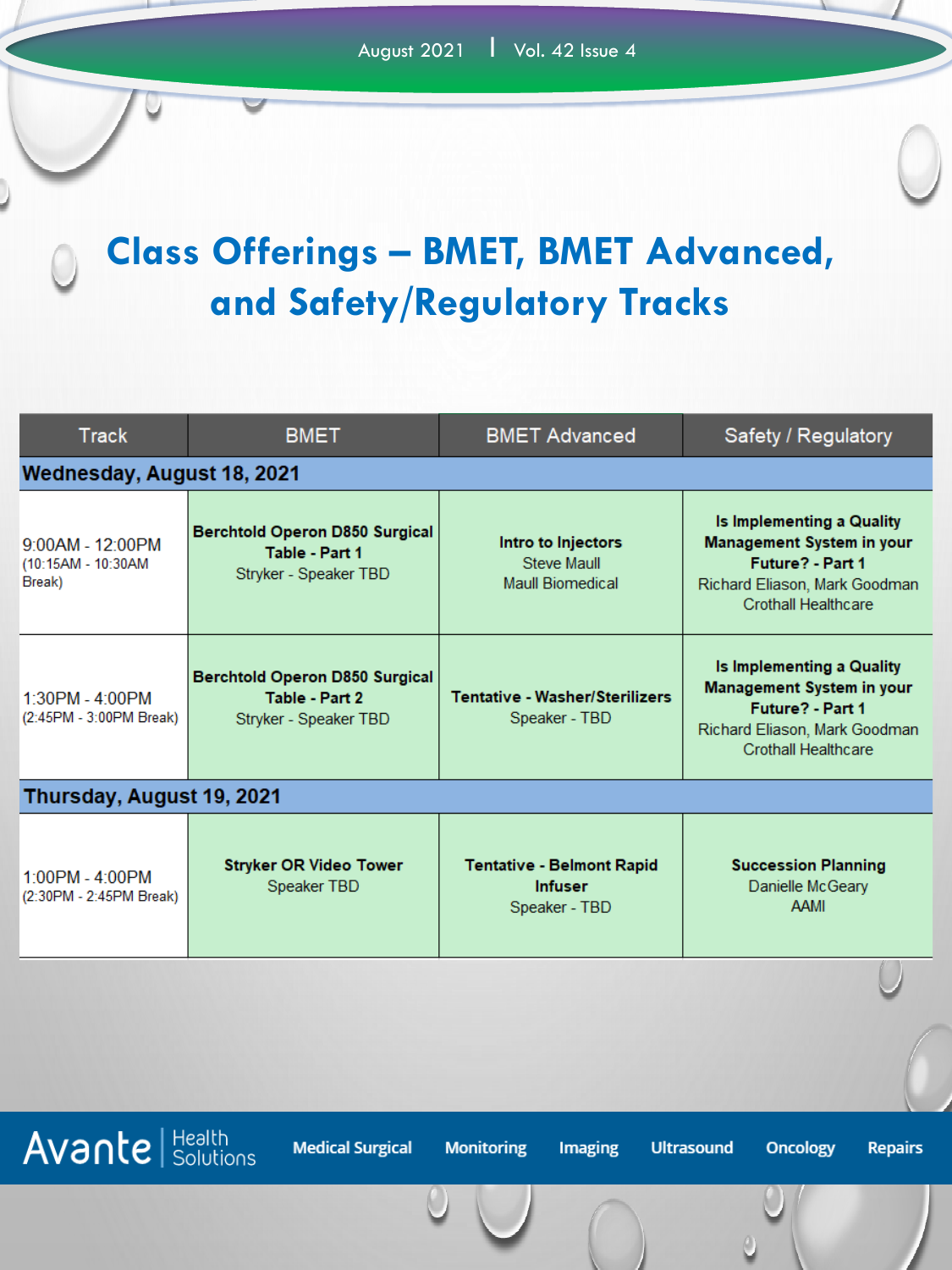## **Class Offerings – Leadership, IT, and Imaging Tracks**

| <b>Track</b>                                       | Leadership                                                                                                                                          | <b>Information Technology</b>                                                                                                           | Imaging                                                                                                                                                                 |  |
|----------------------------------------------------|-----------------------------------------------------------------------------------------------------------------------------------------------------|-----------------------------------------------------------------------------------------------------------------------------------------|-------------------------------------------------------------------------------------------------------------------------------------------------------------------------|--|
| Wednesday, August 18, 2021                         |                                                                                                                                                     |                                                                                                                                         |                                                                                                                                                                         |  |
| $9:00AM - 12:00PM$<br>(10:15AM - 10:30AM<br>Break) | <b>Using Position Descriptions to</b><br><b>Drive Hiring and Retention</b><br>Dallas Sutton<br><b>WakeMed Health</b>                                | 21 Technologies Changing the<br><b>Medical and Workplace</b><br>Landscape in 2021<br>Corrine Hoisington<br>Central VA Community College | <b>Medical Imaging Modalities -</b><br><b>Introduction for Managers,</b><br>Biomeds and Imaging Engineers -<br>Part 1<br>Dale Cover, President (Retired)<br><b>RSTI</b> |  |
| 1:30PM - 4:00PM<br>(2:45PM - 3:00PM Break)         | The Value of Tracking &<br><b>Trending Technician Metrics and</b><br><b>Daily Accountability Huddles</b><br>Seth Blanchard<br><b>WakeMed Health</b> | Windows 11 (Yep) and Office<br>365/2021 Roll Out<br>Corrine Hoisington<br>Central VA Community College                                  | <b>Medical Imaging Modalities -</b><br><b>Introduction for Managers,</b><br>Biomeds and Imaging Engineers -<br>Part 2<br>Dale Cover, President (Retired)<br><b>RSTI</b> |  |
| Thursday, August 19, 2021                          |                                                                                                                                                     |                                                                                                                                         |                                                                                                                                                                         |  |
| 1:00PM - 4:00PM<br>(2:30PM - 2:45PM Break)         | Preparing for the CHTM Exam<br>Benjamin Scoggin<br>Duke Health Technology Solutions                                                                 | <b>Microsoft OneNote - Tentative</b><br>Corrine Hoisington<br>Central VA Community College                                              | <b>First Call Troubleshooting</b><br>Dale Cover, President (Retired)<br><b>RSTI</b>                                                                                     |  |
|                                                    |                                                                                                                                                     |                                                                                                                                         |                                                                                                                                                                         |  |

 $\overline{Avan}$  Health

**Medical Surgical** 

**Monitoring** 

Imaging

**Ultrasound** 

**Oncology** 

**Repairs**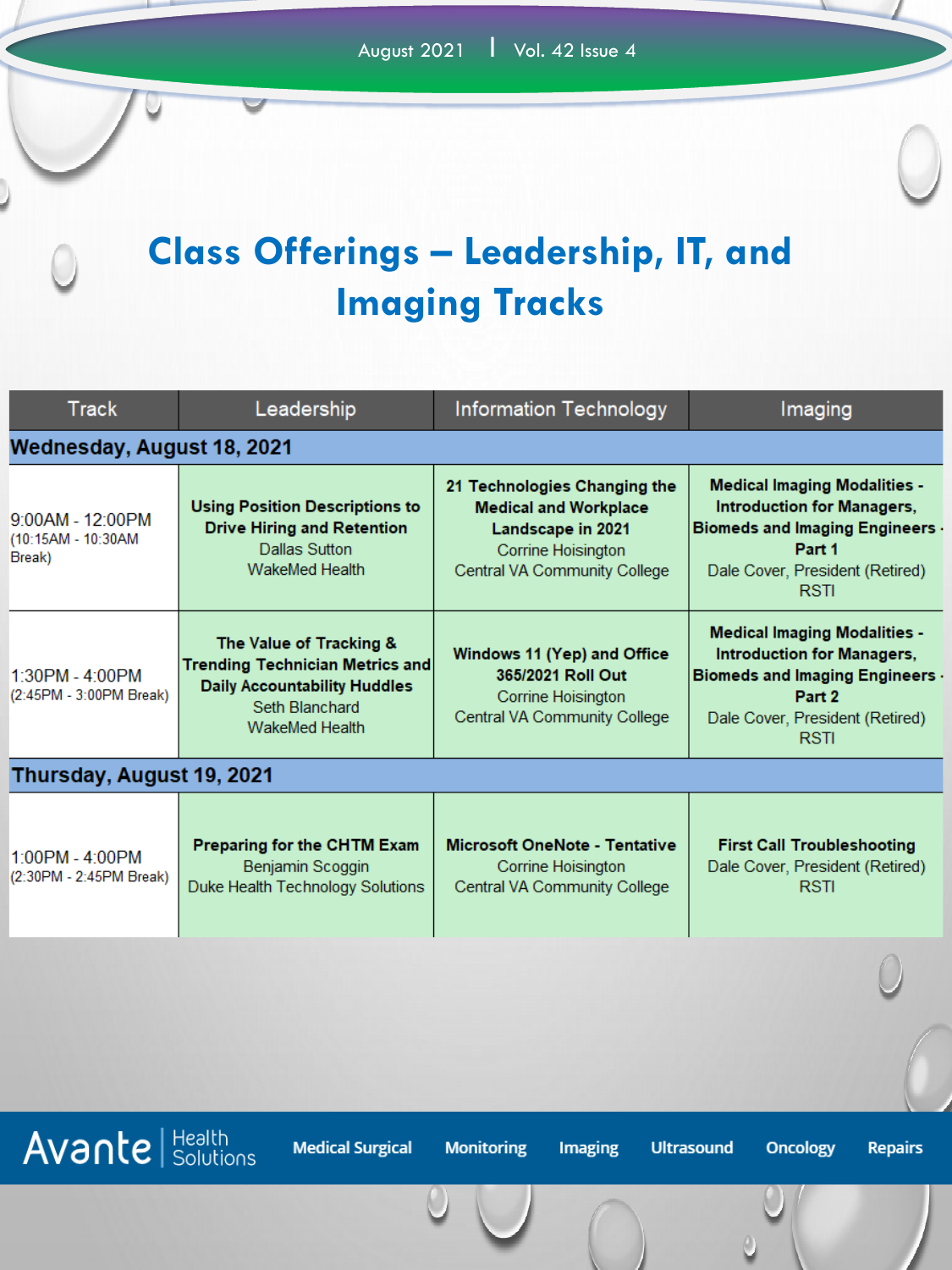### **2021 Candidates for NC Biomedical Association Board of Directors (as of 8/16)**

#### **Michael McAuliffe**

Mike McAuliffe is a 22-year veteran in the HTM community. A graduate of CCC@TI in Hudson NC, Mike began his career in St. Cloud, Florida doing component level repair for Sonodepot, learning all he could about diagnostic ultrasound. In 2005 Mike moved to North Carolina to start a new territory for Sonodepot. In 2010 and 2011 Mike served on the Board of Directors for the NCBA. Mike rotated off and in 2012 he and his wife welcomed twin boys into their lives. Mike has continued to grow the North Carolina region and continues to help educate his peers whenever possible. Now in 2021 Mike is ready to serve the community that has helped him throughout his career.

#### **Codi Nelson**

Codi has been in the HTM field for over 14 years and has worked for various in-house and independent service organizations. Currently he works for Crothall Healthcare and has been with them for 5 years. He is this year's NCBA Vice President and has served on the board of directors in various other roles for the past 11 years. Previous roles include President, Vice President, Treasurer, & Vendor Coordinator. Additionally, he has supported AAMI on various committees, including chair of the awards committee in 2019 & 2020. He lives in Granite Falls, NC with his wife and two girls.

**Monitoring** 

Imaging

**Ultrasound** 

**Oncology** 

**Repairs** 

**Medical Surgical**